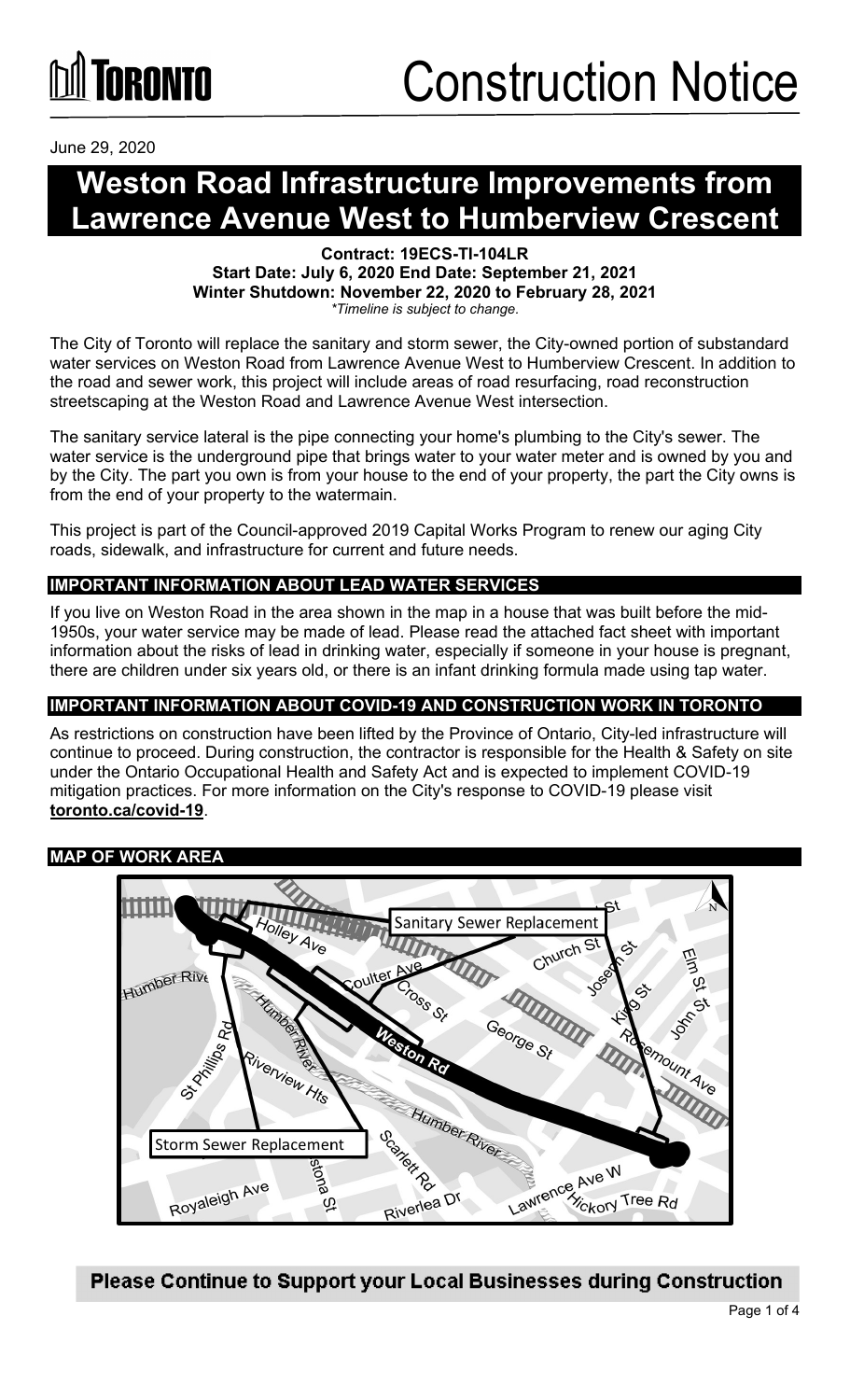# **M** TORONTO

# Construction Notice

#### **WORK DETAILS**

| <b>Locations and</b><br><b>Dates</b><br>* subject to change                                           | <b>Work</b>                                                                                                                                                                                                                                                                                                                     | <b>Traffic Restrictions</b><br>* subject to change                                                                                                                                                                                                                   |
|-------------------------------------------------------------------------------------------------------|---------------------------------------------------------------------------------------------------------------------------------------------------------------------------------------------------------------------------------------------------------------------------------------------------------------------------------|----------------------------------------------------------------------------------------------------------------------------------------------------------------------------------------------------------------------------------------------------------------------|
| Intersections:<br><b>Church Street</b><br>St. Phillips Road<br>July 13 to July 20                     | Crews will:<br>• Re-locate hydro poles to enable 2021<br>intersection improvements                                                                                                                                                                                                                                              | One lane of traffic in each<br>direction                                                                                                                                                                                                                             |
| Lawrence Avenue<br>West to John Street<br>July 13 to July 31                                          | Crews will:<br>• Replace the sanitary sewer and the<br>City-owned portion of sewer laterals<br>and substandard water services                                                                                                                                                                                                   | One lane of traffic in each<br>direction                                                                                                                                                                                                                             |
| Fern Avenue to St.<br><b>Phillips Road</b><br>July 13 to<br><b>November 22, 2020</b>                  | Crews will:<br>• Replace the sanitary sewer and the<br>City-owned portion of sewer laterals<br>and substandard water services curb<br>• Replace the gutter removal and<br>sidewalk<br>• Install traffic and pedestrian signals<br>• Reconstruct the road<br>• Reconstruct intersection of Weston<br>Road and St. Phillips Road. | One lane of traffic in each<br>direction                                                                                                                                                                                                                             |
| Parke Street to<br><b>Humberview</b><br><b>Crescent July 13 to</b><br><b>November 22, 2020</b>        | Crews will:<br>• Replace the sanitary sewer and the<br>City-owned portion of sewer laterals<br>and substandard water services curb<br>• Replace the gutter removal and<br>sidewalk<br>• Install traffic and pedestrian signals<br>• Reconstruct the road<br>• Reconstruct intersection of Weston<br>Road and St. Phillips Road. | One lane of traffic in each<br>direction                                                                                                                                                                                                                             |
| <b>Lawrence Avenue</b><br>West to Little<br>Avenue<br><b>August 31 to</b><br><b>November 22, 2020</b> | Crews will:<br>• Relocate Hydro and Business<br>Improvement Area (BIA) poles replace<br>City-owned portion of sub-standard<br>water services, curb and gutters<br>Install traffic and pedestrian signal<br>$\bullet$<br>• Replace sidewalk and reconstruct the<br>road                                                          | One lane in each direction.<br>The Weston Road and Lawrence<br>Avenue West intersection will<br>have a partial intersection<br>closure from 7 p.m. Friday to 11<br>p.m. Sunday (one lane of traffic<br>maintained in each direction)<br>during August and September. |

#### **WHAT TO EXPECT DURING CONSTRUCTION**

- You may experience dust, noise and other inconveniences. The City will make efforts to reduce the impacts. We appreciate your patience.
- The City will not be responsible for damage to any privately owned items on City property.

| <b>Work Hours:</b> Work will take place from 7 a.m.to 7 p.m., Monday to Friday, with<br>work after hours and on weekends as required.                                               |
|-------------------------------------------------------------------------------------------------------------------------------------------------------------------------------------|
| <b>TTC Service:</b> This project may affect travel times on the 52A, 52B, 52D, 52G, 59,<br>59B, 73, 73C, 73D, 79A, 79B, 89, 352. Visit ttc.ca for accurate schedule<br>information. |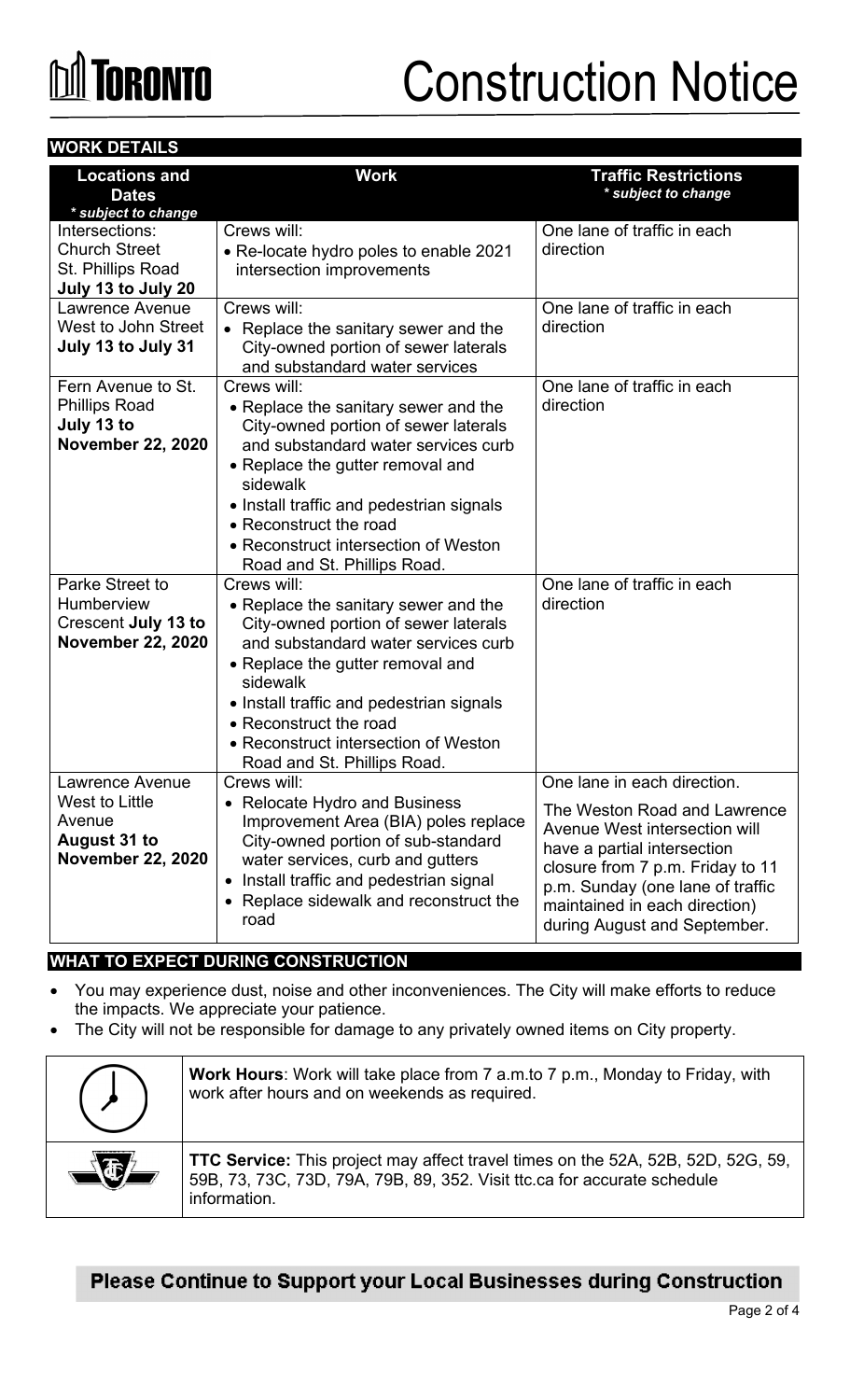# **M** TORONTO

### Construction Notice

| <b>Accessible Accommodation: Residents who require accommodation (level)</b><br>entry, longer notice, etc.) must contact the <b>Public Consultation Unit</b> to arrange<br>for access during the construction period.                                                                                                                                                                                                                                                                                                                                                                                                                                                   |
|-------------------------------------------------------------------------------------------------------------------------------------------------------------------------------------------------------------------------------------------------------------------------------------------------------------------------------------------------------------------------------------------------------------------------------------------------------------------------------------------------------------------------------------------------------------------------------------------------------------------------------------------------------------------------|
| Pre-Construction Inspection: OZA Inspections Ltd., under contract to the City of<br>Toronto, will survey all properties within 30 metres of the construction area before<br>construction starts. Participation in the survey is voluntary; however, participating<br>is important in determining if the construction caused damage. The inspection will<br>look at the exterior of all properties to verify existing conditions. Affected<br>properties will receive a separate notice to set up an appointment. All inspection<br>staff will wear photo I.D. and carry photo equipment for this work.                                                                  |
| <b>Physical Distancing</b>                                                                                                                                                                                                                                                                                                                                                                                                                                                                                                                                                                                                                                              |
| There are times when contractors need to communicate with homeowners about<br>what is happening on-site. This could be about driveway access, water shut offs,<br>exterior pre-construction inspections, and site restoration work (landscaping,<br>installing pavers etc.). Contractor's staff will be identifiable by their high-visibility<br>clothing.                                                                                                                                                                                                                                                                                                              |
| Where possible, a phone number for a contact person on-site will be provided on<br>notices, to answer questions about work near your property. At other times, the<br>contractor may knock on your door, but will then step away the required distance<br>to discuss the work that is taking place and what can be expected that day.<br>Please practice physical distancing with workers so everyone can remain safe. If<br>you have questions, call the contact provided on this notice.                                                                                                                                                                              |
| Important information for owners of sprinkler systems / heated driveways<br>and private landscaping features. Property owners should remove items<br>located within City property limits (boulevard) to avoid damage.                                                                                                                                                                                                                                                                                                                                                                                                                                                   |
| This includes items such as landscaping (plants and pavers), decorative objects,<br>sprinkler systems or heated driveways. If you have a sprinkler system or heated<br>driveway, please contact the <b>Public Consultation Unit</b> listed below.                                                                                                                                                                                                                                                                                                                                                                                                                       |
| <b>Water Service Disruptions:</b> From time-to-time, the water supply to your property<br>will be shut-off to complete construction; the contractor will provide notice at least<br>24-hours in advance. Throughout the work, it is recommended that you<br>temporarily disconnect any water treatment systems (i.e. softeners or filters),<br>water-cooled air conditioners or similar plumbing fixtures. Automatic lawn sprinkler<br>systems may also be affected, therefore, you may need to water manually. In the<br>event you did not receive advance notice, the City may have needed to use an<br>emergency water shut off to complete work.                    |
| <b>Substandard Water Service Replacement:</b> Please take the time to read the<br>attached fact sheet carefully as it contains important information on lead in<br>drinking water and how to prepare for replacement. If you want to replace the<br>private portion-of the water service pipe, the City of Toronto recommends that you<br>obtain several quotes before selecting a contractor. PLEASE NOTE: The City is<br>not able to get involved in any contract to have work done on private property.<br>Property owners are responsible for ensuring contractors do not interfere with the<br>work being done on City property. Learn more at Toronto Lead Pipes. |
| Road and Sidewalk Access: In order to complete the work in a safe manner,<br>there will be road and sidewalk restrictions within the work zone. Access for<br>emergency vehicles will be maintained at all times.                                                                                                                                                                                                                                                                                                                                                                                                                                                       |